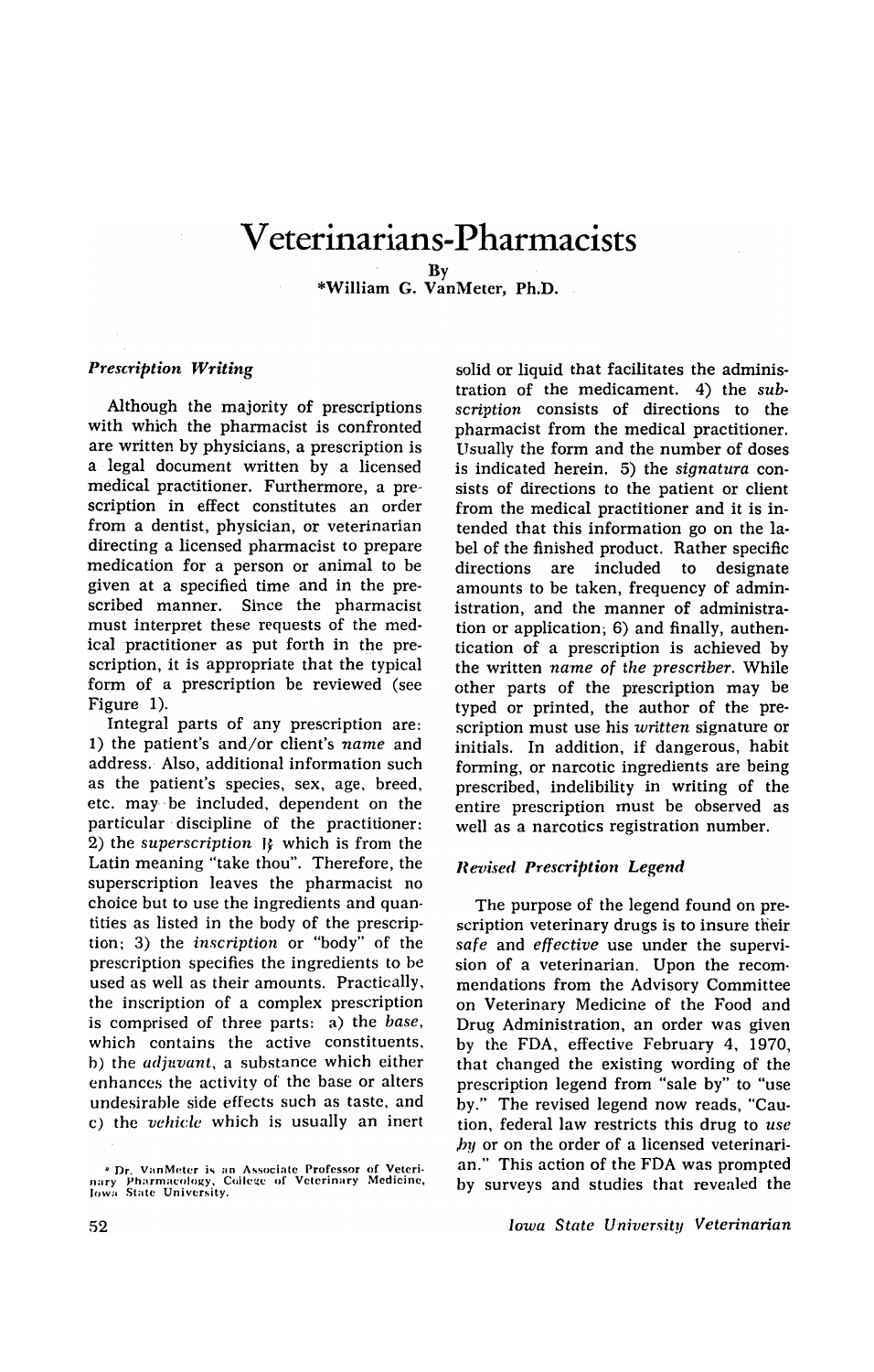sale of prescription veterinary drugs by veterinarians who did not have a personal knowledge of the diseased state for which the drugs were to be used. Therefore, the intended purpose of the prescription legend (vide supra) was not being observed. However, the Bureau of Veterinary Medicine of the FDA has been reported to say that the legend change should in no way effect the availability of veterinary prescription drugs, supposedly to include their sale! (For further reference to this as yet unclear situation, see "Iowa Pharmacist," March 1970.)

## *Professional· Relations*

A survey was recently conducted (October 1967) in Indiana with the purpose of evaluating the professional relationship between practicing veterinarians and licensed pharmacists. Questionnaires were submitted to all members of the Indiana Veterinary Medical Association and approximately 50% of all practitioners replied. This was considered a good sampling and the results which will be discussed may reflect in general on conditions in the midwest as a whole. Practitioners were divided into three groups. Group I consisted of those involved only in small animal (pets) practice, group II consisted of those involved in large animal (farm) practice, and group III included those veterinarians involved in a mixed practice (pets and farm animals).

In general, about 60% of all veterinarians knew pharmacists in their community and almost 90% of these felt that their relationship with the pharmacist was excellent. On the other hand, less than 10% of all the veterinarians knew the local pharmacists well, and less than 3% of these practitioners had poor relationships with the pharmacists. While the problem of diagnosis of animal diseases by pharmacists coupled with indiscriminate dispensing of animal medicaments was reported to exist, the extent varied from about 20% who diagnosed and dispensed frequently to about 50% who rarely did and about 18% who did not.

Of particular interest was the reply of

*Issue, No.2, 1970* 

all veterinarians to the questions regarding utilization of services offered by the pharmacy profession. Less than 10% of the veterinarians consulted with pharmacists when information on new or unfamiliar drugs was needed and more than 50% never consulted with pharmacists at all. Yet, about 80% of all veterinarians wrote prescriptions with a frequency of three or less per week while less than 2% wrote more than 30 per week. Moreover, in the category of small animal practice, about 88% of the practitioners wrote prescriptions and of these,  $32\%$  wrote three or less per week, 38% four to fifteen per week, and about 10% wrote more than fifteen per week.

Although some prescription writing was done by large animal practitioners (about 38%), the majority of prescriptions were prepared by the small animal practitioners while veterinarians with a mixed practice fell in between (59%). In addition, about 80% of the small animal practitioners had a narcotics license as compared to 51% of those with a mixed practice and about 17% of those with a large animal practice. In view of the location of small animal clinics and practices in urban areas and the current drug abuse problems associated with such veterinary products as phencyclidine, the barbiturates, amphetamine derivatives, morphine derivatives, phenothiazines, etc., it becomes increasingly apparent that professional relationships and services of the pharmacist should be more fully explored. Furthermore, 70% of the small animal practitioners used the physicians' desk reference (PDR); 70% wanted to know the symbols and abbreviations used in prescription writing; and greater than 90% felt that a handbook listing of generic names with cross references between hu.nan and veterinary products would be of value. With regard to the latter, Purdue University College of Pharmacy is preparing such a drug guide and hopes to have it available by late 1970 or early 1971. Also, most small animal practitioners (85%) were in close proximity to a pharmacy (less than one mile).

Reasons for not wanting to write prescriptions could be summarized as: 1) in